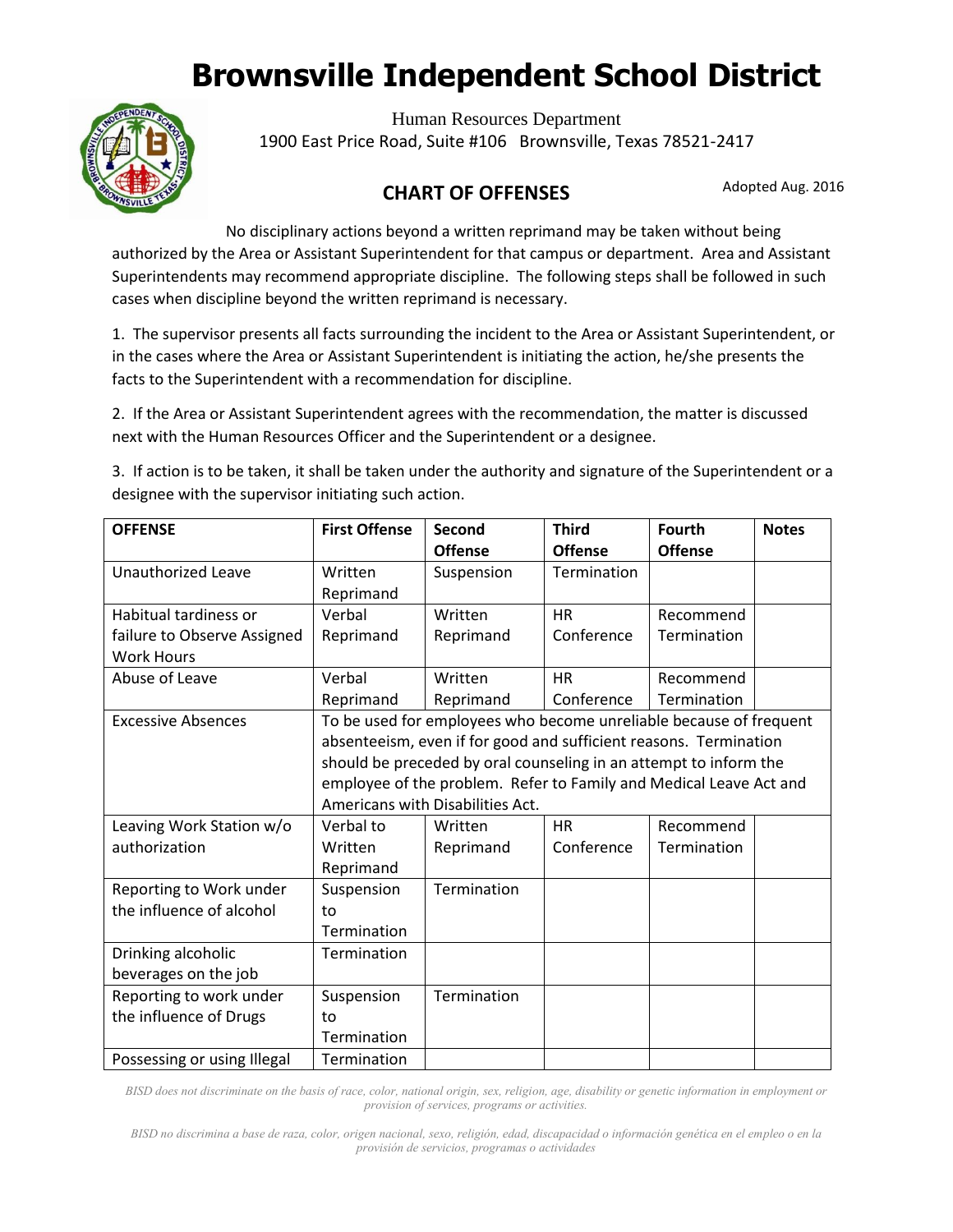

Human Resources Department 1900 East Price Road, Suite #106 Brownsville, Texas 78521-2417

#### Adopted Aug. 2016 **CHART OF OFFENSES**

| Drugs on the job                 |              |               |             |             |  |
|----------------------------------|--------------|---------------|-------------|-------------|--|
| Insubordination                  | Verbal to    | Written       | Termination |             |  |
|                                  | Written      | Reprimand to  |             |             |  |
|                                  | Reprimand    | Termination   |             |             |  |
| Falsification of Records or      | Suspension   | Termination   |             |             |  |
| Documents                        | to           |               |             |             |  |
|                                  | Termination  |               |             |             |  |
| Stealing                         | Termination  |               |             |             |  |
| Negligence /Failure to           | Oral to      | Written       | <b>HR</b>   | Recommend   |  |
| perform duties as assigned       | Written      | Reprimand     | Conference  | Termination |  |
|                                  | Reprimand    |               |             |             |  |
| Willful Violation of Written     | Verbal       | Written       | Termination |             |  |
| Rules, Regulations & or          | reprimand to | reprimand to  |             |             |  |
| Policies                         | Suspension   | <b>HR</b>     |             |             |  |
|                                  |              | Conference    |             |             |  |
| Unauthorized Use of State        | Verbal       | Written       | <b>HR</b>   | Termination |  |
| Equipment / Property             | Reprimand to | Reprimand to  | Conference  |             |  |
|                                  | Termination  | Termination   | to          |             |  |
|                                  |              |               | Termination |             |  |
| Destruction or Misuse of         | Verbal       | Written       | <b>HR</b>   | Termination |  |
| Property / Equipment             | Reprimand to | Reprimand to  | Conference  |             |  |
|                                  | Termination  | Termination   | to          |             |  |
|                                  |              |               | Termination |             |  |
| <b>Unauthorized Solicitation</b> | Verbal       | Written       | <b>HR</b>   | Termination |  |
| or Sales on State Premises       | Reprimand to | Reprimand to  | Conference  |             |  |
|                                  | Written      | Termination   | to          |             |  |
|                                  | reprimand    |               | Termination |             |  |
| Unauthorized possession of       | Termination  |               |             |             |  |
| firearms on the job              |              |               |             |             |  |
| <b>Unauthorized Distribution</b> | Written      | <b>HR</b>     | Termination |             |  |
| of Written or Printed            | Reprimand    | Conference to |             |             |  |
| Material of any kind             |              | Termination   |             |             |  |
| Sleeping on Duty                 | Written      | <b>HR</b>     | Termination |             |  |
|                                  | Reprimand to | Conference to |             |             |  |
|                                  | Termination  | Termination   |             |             |  |
| Horseplay                        | Verbal       | Written       | <b>HR</b>   | Termination |  |
|                                  | Reprimand    | Reprimand     | Conference  |             |  |
| Malicious Use of Profane /       | Verbal       | Written       | <b>HR</b>   | Termination |  |
| Abusive Language to              | Reprimand    | Reprimand     | Conference  |             |  |
| Others                           |              |               |             |             |  |

*BISD does not discriminate on the basis of race, color, national origin, sex, religion, age, disability or genetic information in employment or provision of services, programs or activities.*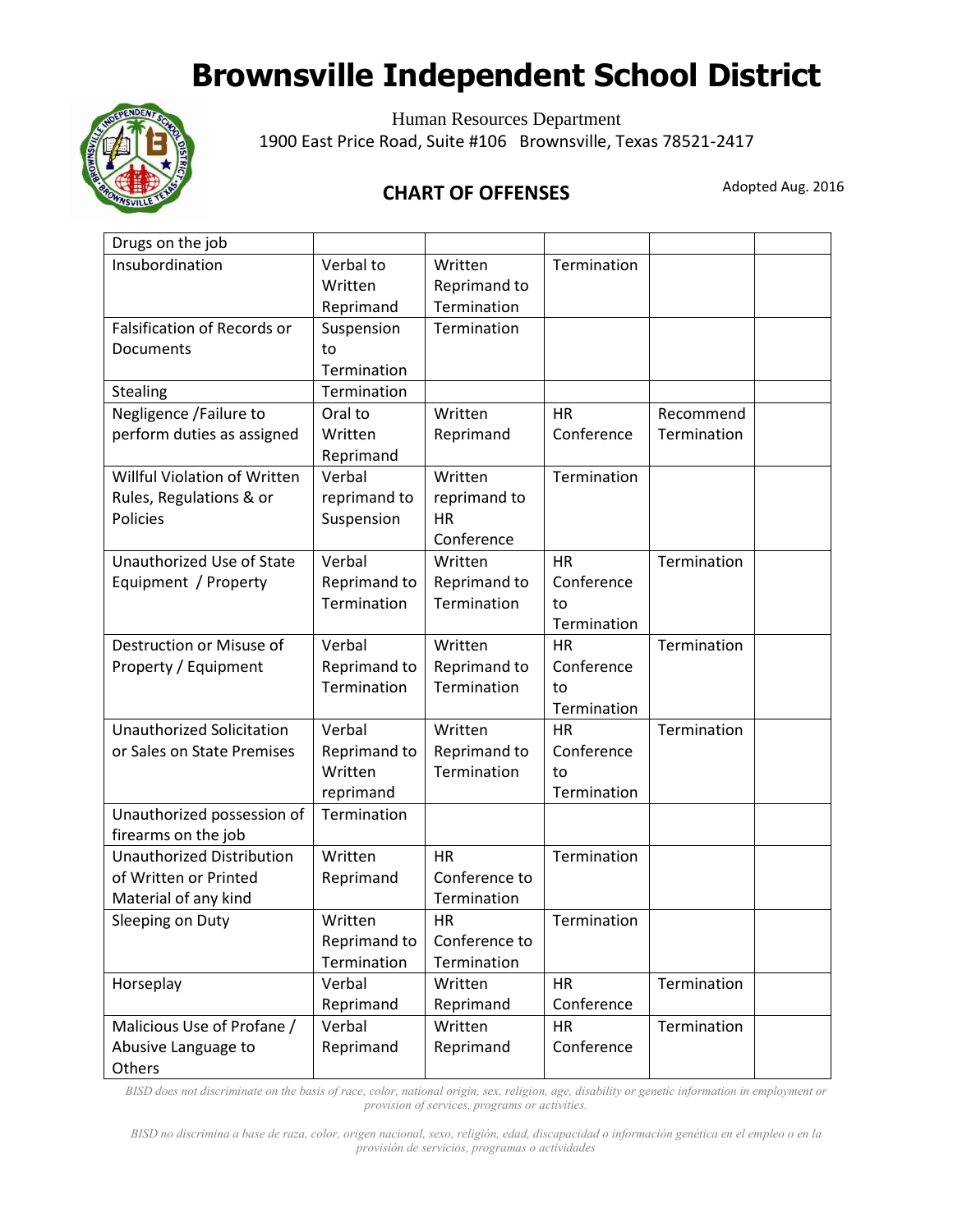

Human Resources Department 1900 East Price Road, Suite #106 Brownsville, Texas 78521-2417

#### Adopted Aug. 2016 **CHART OF OFFENSES**

| Laziness                        | Verbal       | Written     | <b>HR</b>   | Termination         |  |
|---------------------------------|--------------|-------------|-------------|---------------------|--|
|                                 | Reprimand    | Reprimand   | Conference  |                     |  |
| Interference with Other         | Verbal       | Written     | <b>HR</b>   | Termination         |  |
| Employee's Work                 | Reprimand    | Reprimand   | Conference  |                     |  |
| Working on personal jobs        | Verbal       | Written     | <b>HR</b>   | Termination         |  |
| during work hours               | Reprimand    | Reprimand   | Conference  |                     |  |
| Excessive use of Telephone      | Verbal       | Written     | <b>HR</b>   | Termination         |  |
| for Personal Matters            | Reprimand    | Reprimand   | Conference  |                     |  |
| <b>Defacing State Property</b>  | Written      | Termination |             |                     |  |
|                                 | Reprimand    |             |             |                     |  |
| Sexual Harassment               | Written      | Termination |             | Refer sexual        |  |
|                                 | reprimand to |             |             | harassment policy   |  |
|                                 | Termination  |             |             |                     |  |
| Harassment/Bullying             | Written      | Termination |             | Refer to harassment |  |
|                                 | reprimand to |             |             | policy              |  |
|                                 | Termination  |             |             |                     |  |
| Conviction of a Felony          | Termination  |             |             |                     |  |
| which adversely reflects on     |              |             |             |                     |  |
| an individual's suitability     |              |             |             |                     |  |
| for continued employment        |              |             |             |                     |  |
| Conviction of a                 | Termination  |             |             |                     |  |
| misdemeanor which               |              |             |             |                     |  |
| adversely reflects on an        |              |             |             |                     |  |
| individual's suitability for    |              |             |             |                     |  |
| continued employment            |              |             |             |                     |  |
| Discourteous treatment of       | Verbal       | Written     | <b>HR</b>   | Termination         |  |
| visitors or customers           | Reprimand    | Reprimand   | Conference  |                     |  |
| Failure to maintain             | Verbal       | Written     | <b>HR</b>   | Termination         |  |
| satisfactory or harmonious      | Reprimand    | Reprimand   | Conference  |                     |  |
| working relationships with      |              |             |             |                     |  |
| <b>Employees or Supervisors</b> |              |             |             |                     |  |
| Improper conduct or             | Written      | <b>HR</b>   | Termination |                     |  |
| conduct unbecoming of a         | Reprimand    | Conference  |             |                     |  |
| District employee               |              |             |             |                     |  |
| Willful false statements to     | Suspension   | Termination |             |                     |  |
| a supervisor                    | to           |             |             |                     |  |
|                                 | Termination  |             |             |                     |  |
| Workplace violence              | Termination  |             |             |                     |  |

*The above indicated range of disciplinary actions in response to specific offenses is to be used as a guide and is not intended to be all-inclusive.* At the occurrence of any of the listed offenses, or any that

*BISD does not discriminate on the basis of race, color, national origin, sex, religion, age, disability or genetic information in employment or provision of services, programs or activities.*